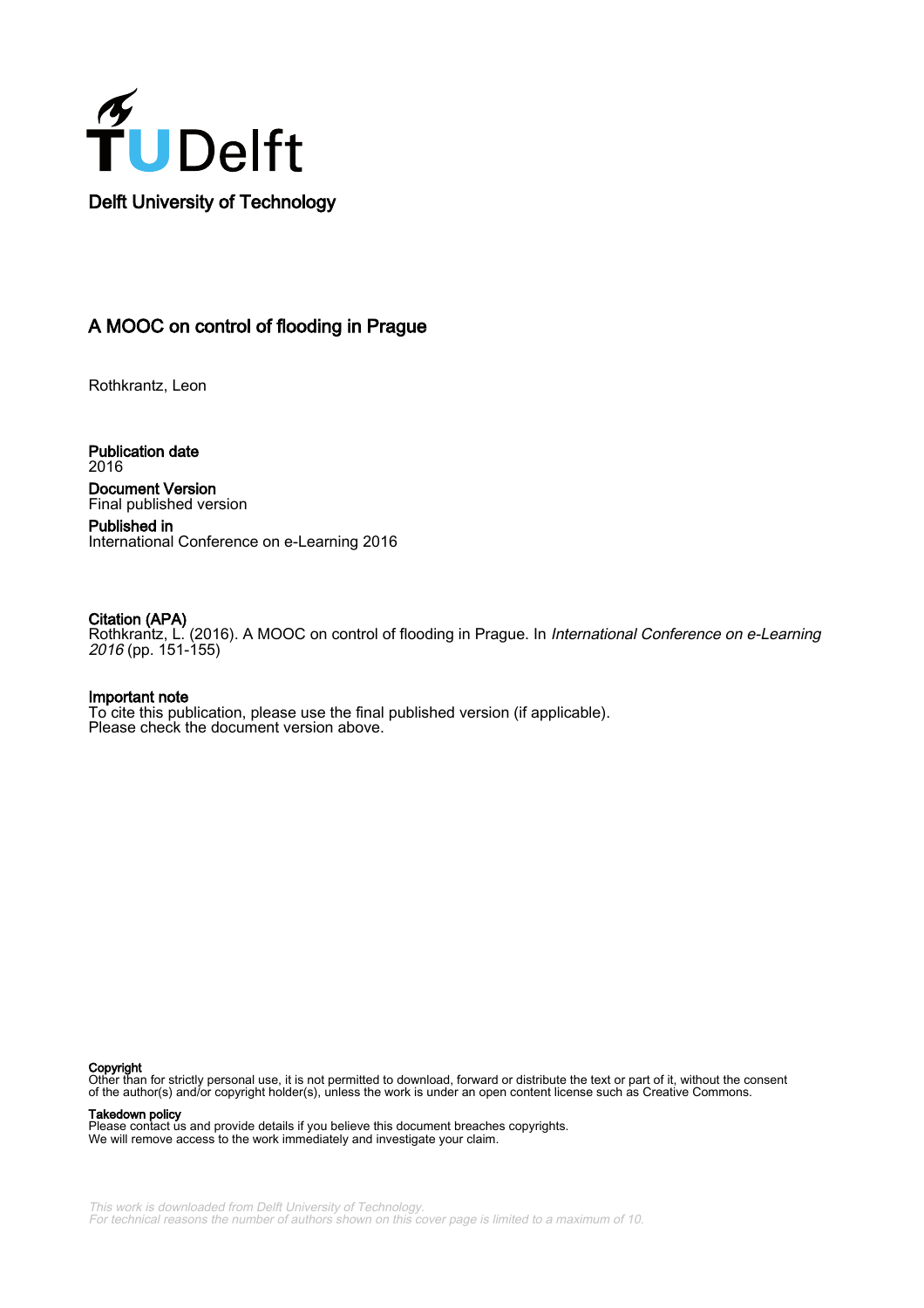# **A MOOC On Control of Flooding in Prague**

## Leon Rothkrantz

**Abstract:** The paper is about the development of a MOOC on the flooding of the river Vltava in the Czech country. The MOOC has been designed as a serious game. Students from all over the world are invited to take part in the management team to reduce the negative impact of the flooding. The MT has to take decisions about evacuation, building barriers and opening of dams upwards the river. Members of the MT negotiate via social media. The design and the implementation of the MOOC will be presented in the paper and the first results of experiments.

**Key words:** Massive Open Online Courses, Social Media, Serious Games, Distant Learning.

## **INTRODUCTION**

Massive Open Online Courses (MOOCs) have changed the landscape of distant learning. A huge number of students from all over the world enrol in MOOCs. Well-known Universities as MIT, Harvard, CMU, etc. started their special MOOCs platforms. The goal was to offer courses of the best professors and Universities with a lot of innovations to everybody free of charge. Especially underprivileged groups unable to pay the high tuition fees of top Universities should have access. In MOOCs traditional web-lectures are combined with computer simulations, movies with attractive, stimulating educational material. One of the negative aspects of MOOCs is the high drop-off rate and adapted didactical models [4].One of the challenges is to create a network of study friends via social media. Communication with peers provide support and binding and engagement to the course. The learning material should trigger the interest and motivation of students over time and preventing students from early drop-off. In the current MOOC the focus is not on individual self-paced learning but on group work. Students from all over the world are invited to take part in the flooding project and to communicate via social media.

A challenging innovation is the introduction of gaming in MOOCs, especially serious gaming. Serious games are simulations of real-world events or processes designed for the purpose of solving a problem. The goal of serious games is not to amuse the player but the realisation of serious goals. The current MOOC is based on serious gaming and can be used to train first responders how to control the negative impacts of flooding. As case the Vltava river in Prague has been selected. As a typical rain river it happens regularly the water of the river raises dramatically after heavy rainfall in the south of the Czech country close to the border with Germany. Dikes are flooded and great areas along the river are flooded. The lower parts of the city of Prague suffer from the flooding (see Figure 1,2).

The outline of the paper is as follows. First we present related works. Next we present the model of our flooding game. In the following section we discuss some experiments followed by the conclusion and references.



**Figure 1: Flooding of the lower parts of Prague in 2002. Figure 2: Map of the lower parts of Prague.**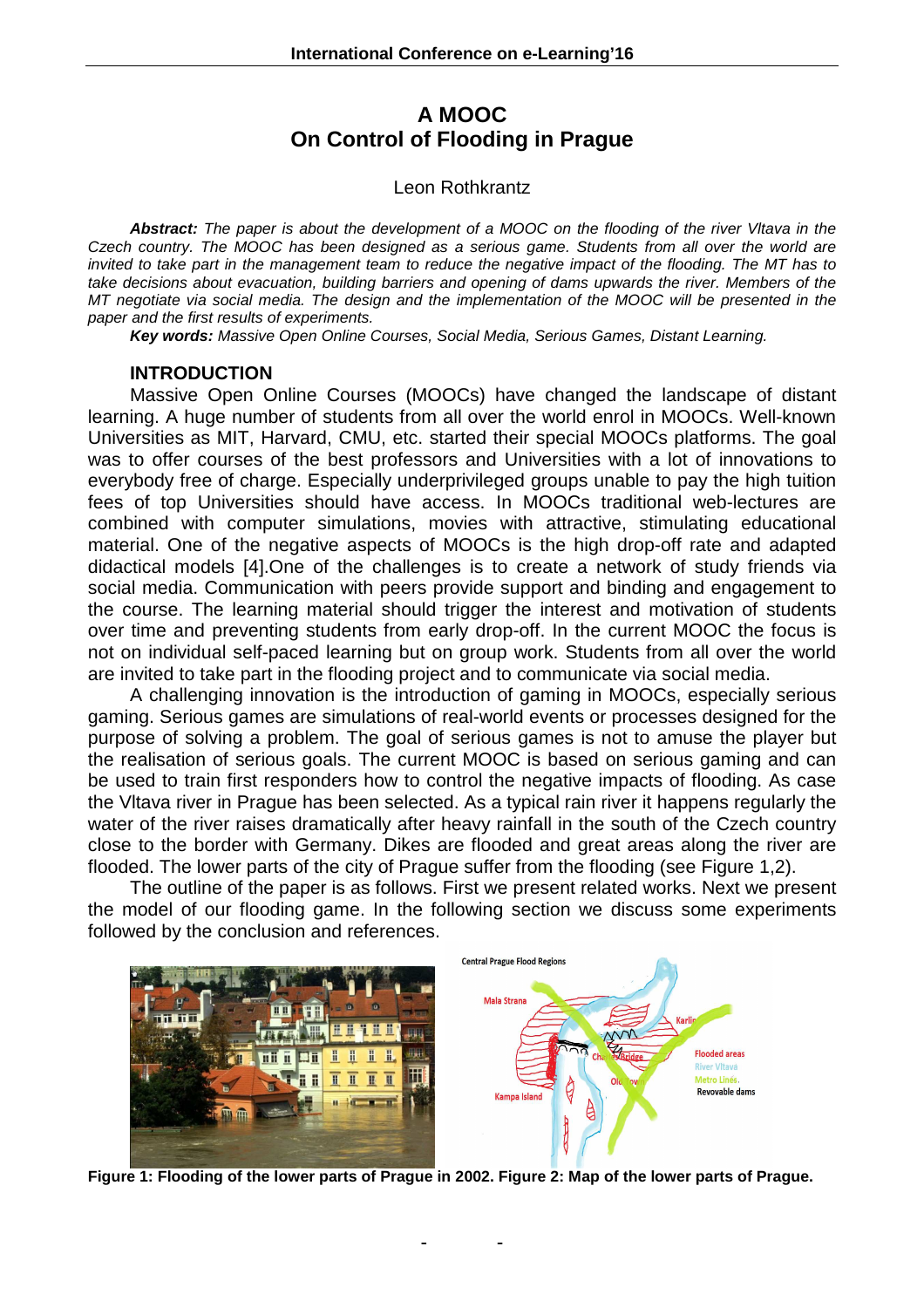## **RELATED WORK**

In paper [1] the authors explore the integration of serious games as a new type of MOOC activity, providing increased engagement and a valuable source of learning analytics. The inclusion of serious games has implications for both courses and games. Due to the diversity of existing serious game and MOOC platforms, we focus on the specific case of integrating EADVENTURE games into EDX.

In [8] the authors state that playing is associated with pleasure and fun whereas academic learning is associated to effort and hard work. Much research has shown the benefits of introducing games in academic teaching as a way to improve learning. Curiosity is also important when learning. Indeed, when curiosity is awakened, people learn without resistance. The use of a serious game as a form of evaluation in a MOOC is a true innovation in education: students played a video game where different situations were presented and they had to solve problems related to the courses. Innovating in education is certainly a challenge. Although integrating a serious game in the MOOC platform needed a considerable amount of technical effort, it was an absolute success: the completion rate was high (31%) with a great percentage of young students (49%) following the courses.

The current crisis in Europe has raised the need to increase the entrepreneurship orientation of students and adult citizens. At the same time, Massive Open Online Course has appeared as a disruptive innovation that permits to engage a large number of persons in an online open course available through Internet to anyone to enrol. MOOC has been deployed based on basic technologies such as text-based materials, video-lectures and forum based interaction. In a study [3] the authors introduced the design of a MOOC for Entrepreneurship education that aims to go one step further by integrating the use of serious games as a key part of the methodology for teaching and learning entrepreneurship basics in the context of a MOOC.

Janssen [4] developed a prototype of a game on Dutch flood risk management. He tested the Multilayer Safety Approach. In the MLSA approach in flood risk management three layers are considered: prevention, sustainable spatial planning and disaster management organization. Actors can be trained to assess the measures which can reduce flood risk and limiting their impact. To visualize the consequences of human intervention and the effects of flood reducing measures a model has been developed underlying a serious game. The main purpose of the game is to give players insight in each other players responsibilities, insight in others preferences with regard to multilayer safety and sympathy for their role. As a case-study location the flood prone urban area on the Northern IJ-banks area in Amsterdam has been selected.

The first prototype of a MOOC on the flooding game in Prague has been introduced by the author in [5]. The game was modelled after the flooding in 2002. An important aspect of the game is the natural use of social media. Students from all over the world can play a role in the Management Team. They are supposed to negotiate via social media about the priority of measurements to reduce the damage and number of casualties.

A new didactic model using social media has been introduced in [4, 6, 7]. The author introduced a new didactic model on distant learning. Motivation and activation are presented as important driving forces of students in the teaching-learning interaction process. Serious gaming is supposed to trigger motivation and pleasure to learn by playing.

## **FLOODING GAME**

Game description The players of the flooding game are the crisis team composed of the following persons Mayor, head of police, head of the fire brigade, head of the medical team, head of first responders, head of the logistic team. Every member has his special duties and responsibilities written down on special cards. The crisis team has to take

**- -**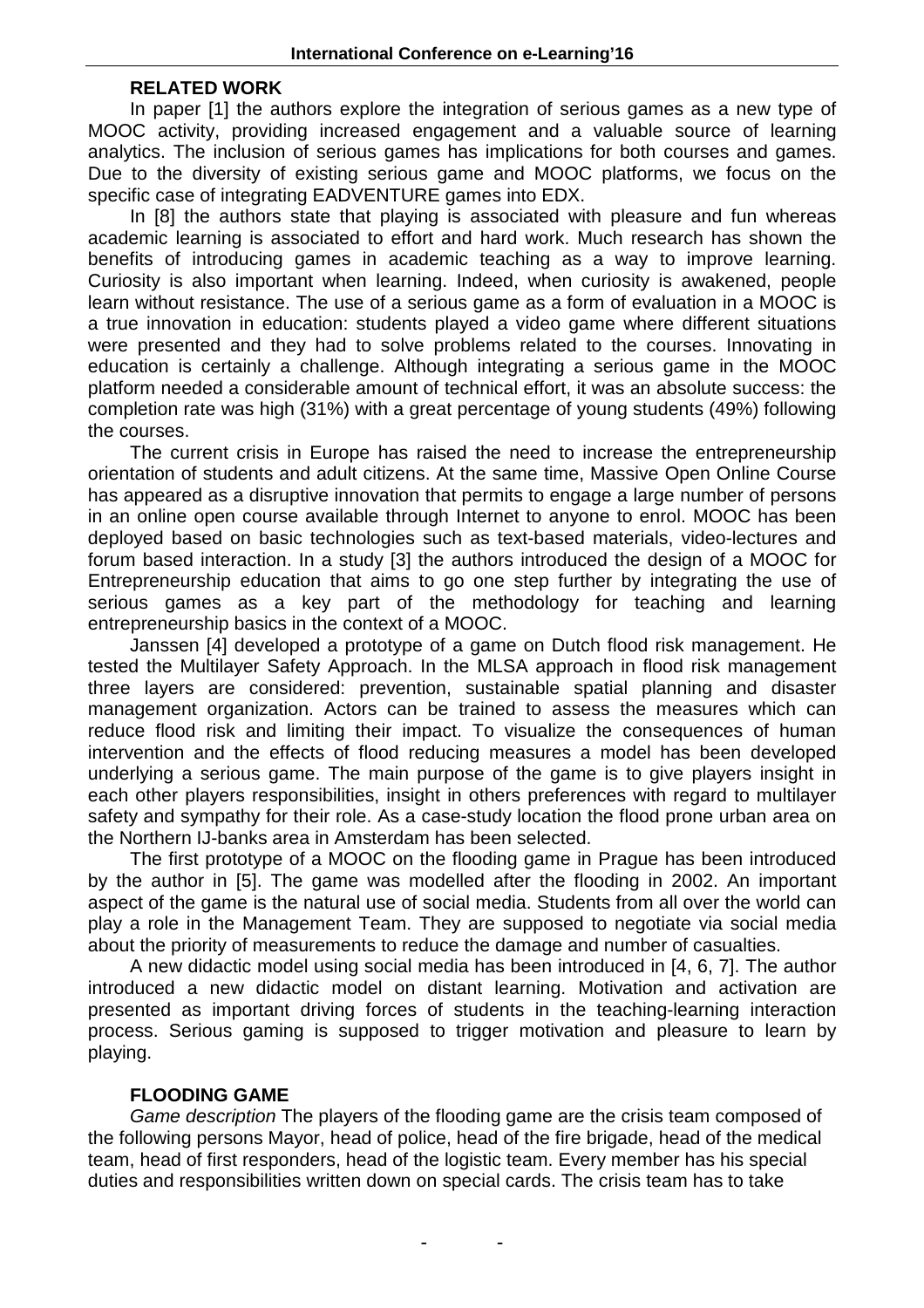measurements to reduce the number of casualties and amount of damage. Because different members of the team have their own responsibility for different actions there will be discussion between team members about the priority of actions. Decisions have to be taken by a majority of votes. To prevent a deadlock the mayor of the city has double votes. Because the members of the team are remote in place and time they are supposed to negotiate via social media. The mayor is the chairman of the crisis team and manages the discussion. Every day the management team is confronted with new data about the rise of the water, flooded areas in Prague and weather forecast (see Figures 3,4,5). The crisis team takes a decision about a measurement that will be executed that day. They select one of the measurements cards from Table 2 and fill in the corresponding questionnaire (Table 3). Both documents are submitted to the game Manager. The game manager generates an automated response and a briefing at the end of the game.

Script. In the current version of the flooding game we use only one underlying script. In the beginning the water is raising under bad weather conditions. Then there are two days of good weather. But then the heavy rainfall starts again , finally resulting in flooding. The script is realistic and is based on the flooding crisis in 2002 (Table 1). In Figure 1 we show the successive inundation of areas of Prague and in Figure 5 we show an example of an actual weather forecast and raising of the water.

The script is the basis for assessment of the decisions of the MT. Per day for every possible decision an automated response has been generated.



Figure 3: Waterlevel.

**Figure 3: Waterlevel. Figure 4: Waterlevel during August. Figure 5: Waterlevel 12 August.**

| 10 August | Fine weather after week of heavy storms and rain                            |
|-----------|-----------------------------------------------------------------------------|
| 11 August | Bad weather, forecast bad weather via televsion and radio                   |
| 12 August | Television showed building along the river were sandbagged                  |
| 12 August | Building barriers of sandbags                                               |
| 12 August | Buses, vans evacuation people Karlin                                        |
| 13 August | Decision to evacuate Old Town (50.000 thousand people)                      |
|           | Police were now moving from block to block forcibly removing people from    |
|           | their apartments                                                            |
| 13 August | Water breaches defences lower areas of Karlin and Liben                     |
|           | Two metres of flood protection above the river sides was installed          |
| 14 August | Prague was a ghost town, metro anti flood failed, 29 stations under water   |
| 14        | Kampa flooded first floor, Karlin flooded to second floor, water had peaked |
| 14 August | All bridges closed, hotels submerged                                        |
| 14 August | 50 cm below the barrier otherwise Old city will be flooded                  |
| 15 August | Water starts to recede                                                      |

Measurements Given the actual weather forecast and raise of the water, the MT takes an optimal decision. The MT is allowed to take only one measurement every day. Every measurement has positive and negative outcomes. For example opening the dams in the South of the Czech country results in local flooding around the dam, but reduces the water pressure in the Vltava river upwards to Prague. If the evacuation process starts too early

**- -** 

# **Table 1: Logbook of flooding 2002.**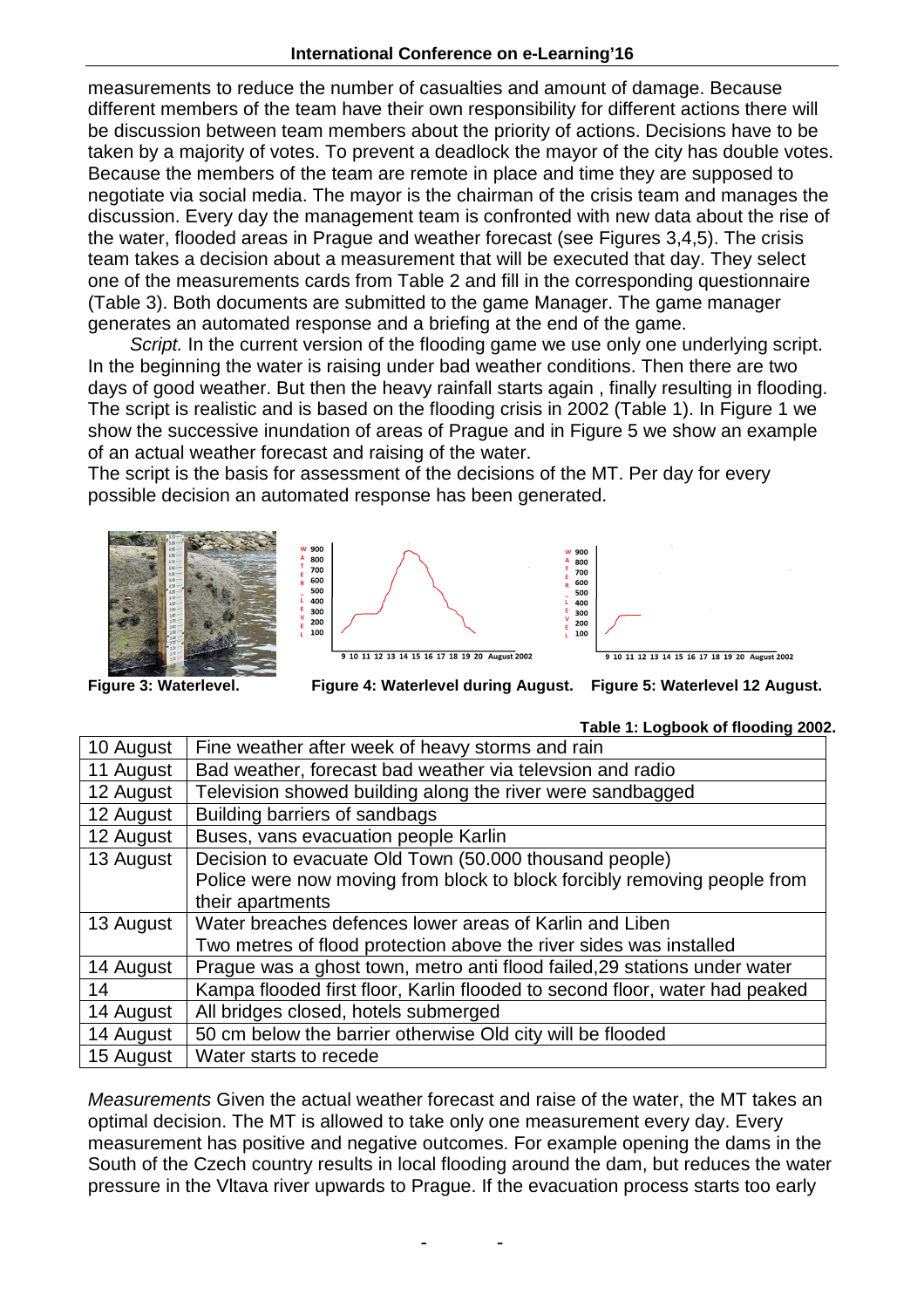many people don't take it too serious and will neglect the evacuation order. Many people stay in their houses until the moment that water and electricity is cut off and the situation becomes dangerous. Next many people have to be rescued.

In the current version of the game there is no interaction between the measurements and the raising of the water. There is only (critical) comment of the game manager on the (order) of measurements.

## **Table 2:Possible measurements**

| $\mathbf 1$                                                                      | Opening dam              | $\overline{2}$ | Evacuation                    | $\mathfrak{S}$ | Rescue                      |
|----------------------------------------------------------------------------------|--------------------------|----------------|-------------------------------|----------------|-----------------------------|
| $\mathsf F$<br>L<br>$\circ$<br>$\circ$<br>D<br>L<br>$\overline{\mathsf{N}}$<br>G |                          |                |                               |                | $600 \times 388$ - news.pn  |
| $\overline{4}$                                                                   | <b>Barriers of metal</b> | $\overline{5}$ | Barriers of sandbags          | $\,6\,$        | Wait and see                |
| $\mathsf F$<br>L<br>$\circ$<br>$\circ$<br>D<br>N<br>G                            |                          |                | POLICIE                       |                |                             |
| $\overline{7}$                                                                   | Closing tunnels bridges  | $\overline{8}$ | Cutting off electricity water | 9              | <b>Closing Metro</b>        |
| F<br>L<br>$\circ$<br>$\circ$<br>D<br>$\mathsf{N}$<br>G                           | wm                       |                |                               |                | Orientační plán · "M. Metro |

#### **Table 3: Evaluation form measurements.**

| <b>Items</b> | Description items                                                        |
|--------------|--------------------------------------------------------------------------|
| $\mathsf{I}$ | Measurements in order of urgency                                         |
| i2           | Decision was taken with full/minimal majority                            |
| i3           | Increase or decrease of water flow expected next day                     |
| i4           | MT has full control, no control of flooding disaster                     |
| i5           | MT used statistical/computational tools to predict the future            |
| i6           | MT considered priority region of Prague and regions stream upwards       |
| i i7         | MT considered priority casualties and damage to buildings/infrastructure |
| i8           | Long/short time spend to negotiation of the MT members                   |
| i9           | Many or some conflicting roles                                           |
| i10          | Missing information, procedures and knowledge to take measurement        |
| i11          | Internet used to look up information                                     |

## **EXPERIMENTS**

The first prototype of the Flooding system was implemented at the BlackBoard system of Delft University of Technology. In total 5x6 master students Technical

**- -**